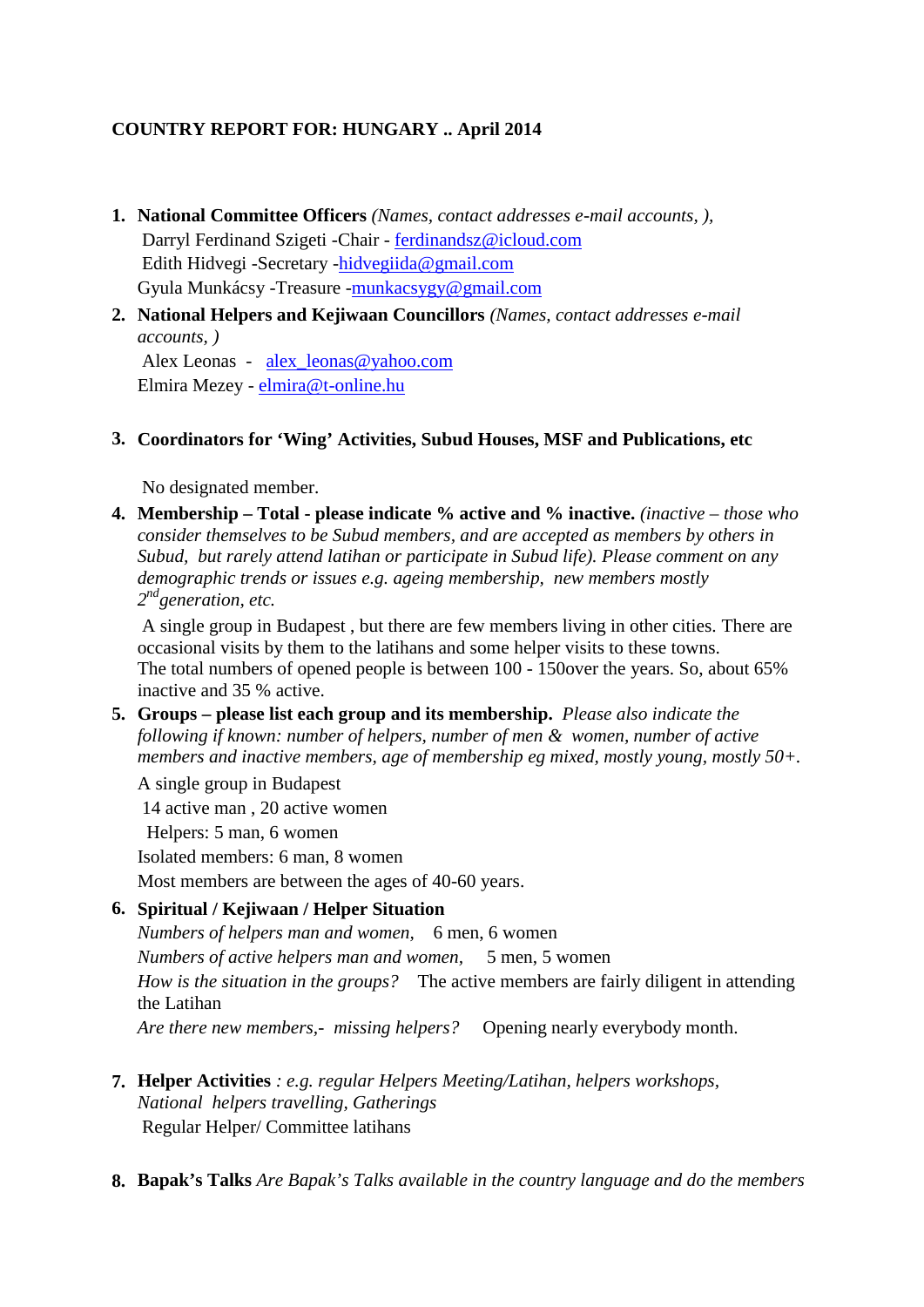#### *read them?*

Yes, about 20 talks have been translated and are now in the process of getting to the Subud Library web site

**9. Organisation – please provide an overview.** *Add comments on any key issues or highlights eg national congress, legal affairs,*

A small but well functioning group. There are yearly national congresses and even active in the international organization.

**10.Finances – please provide an overview.** *Add comments re contributions from members, and other sources of income (eg rental of latihan premises, enterprises) and major sources of expenditure. Attach a copy of the most recent financial statements if available*

The latihans are held in premises that is owned by a member. Some rent is paid and all expenses met. A small saving is also available for unforeseen situations. The income is largely from members contributions and some rental income.

**11.Zonal and International – please provide an overview.** *(For example, financial contributions, participation in events and projects, travel to and communication with other countries by office holders).*

The group support a member's trip to a Zone meeting.

**12.Communication – please provide details of national newsletters, websites, and use of email.**

A regular email all member email communication.

**13.Publications / Translations – activities and key issues.** *Please provide details of any publication / translation projects.*

There are new talks been translated

**14.Susila Dharma** *Please provide details of any projects, fundraising activities, as well as providing a general overview.*

none

**15.Culture / SICA** *Please provide details of any projects, fundraising activities, as well as providing a general overview.*

None

**16.Youth / SYA** *Please provide details of any projects, fundraising activities, as well as providing a general overview.*

None

**17.Enterprises / SES** *Please provide details of any projects, fundraising activities, as well as providing a general overview.*

Small facility rental activity.

**18.Other Projects e.g. Subud Houses, Education, Media, Archives, etc – please provide details.**